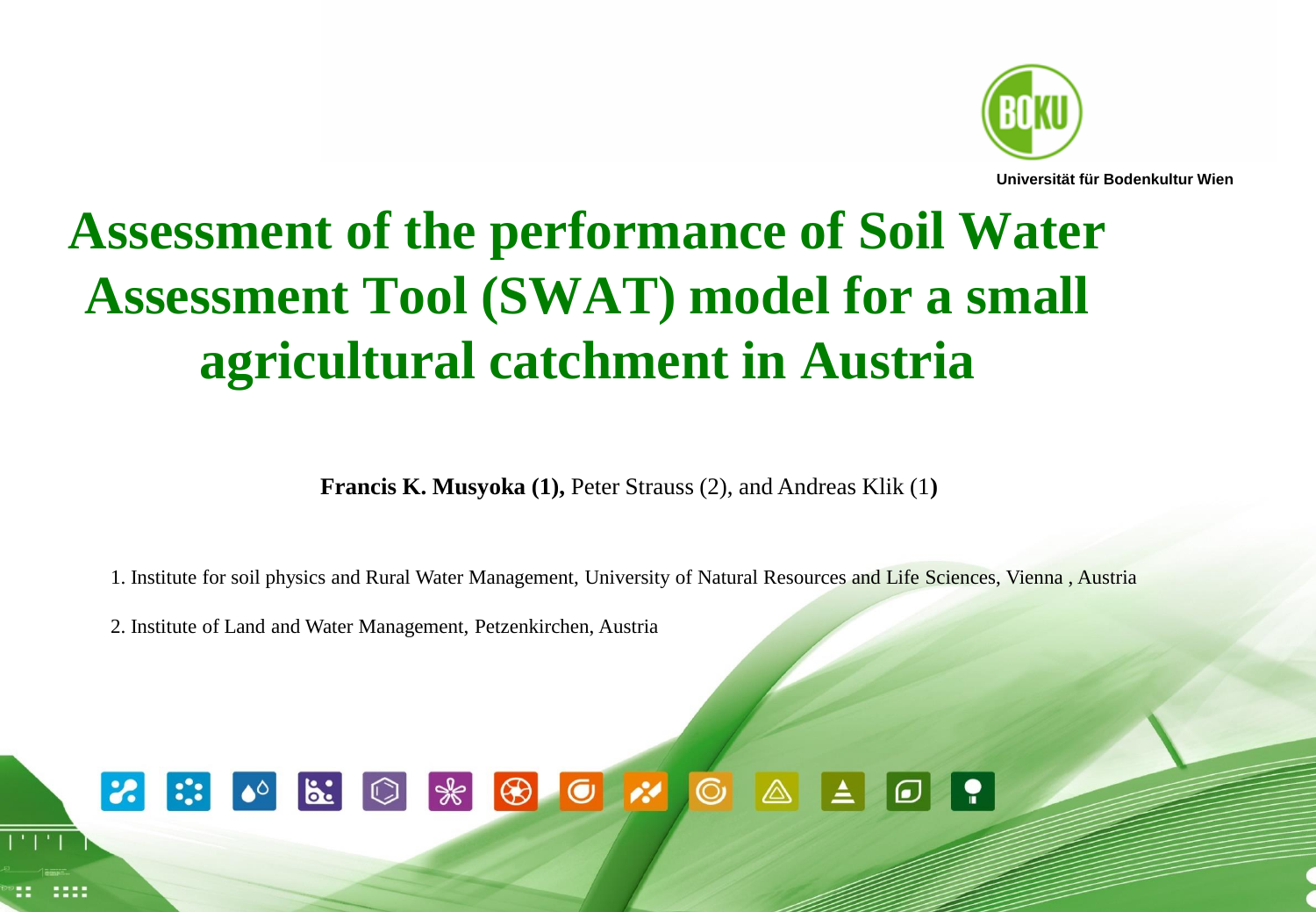## **Aim**

Apply, calibrate and validate the SWAT model in a small agricultural catchment with high resolution spatial and climate data, and detailed agricultural management practices.



**Universität für Bodenkultur Wien**

# **Materials and Methods**



Figure 1. Study area

**Location:** Petzenkirchen, Austria

**Area:** 65ha

**Crops:** Corn, Winter wheat, Winter Barley

**Mean Annual Prec**: 800mm

**Mean annual Temp:** 10°c

**87% agricultural land**

**Soils:** Cambisols and Planosols

**37** agricultural fields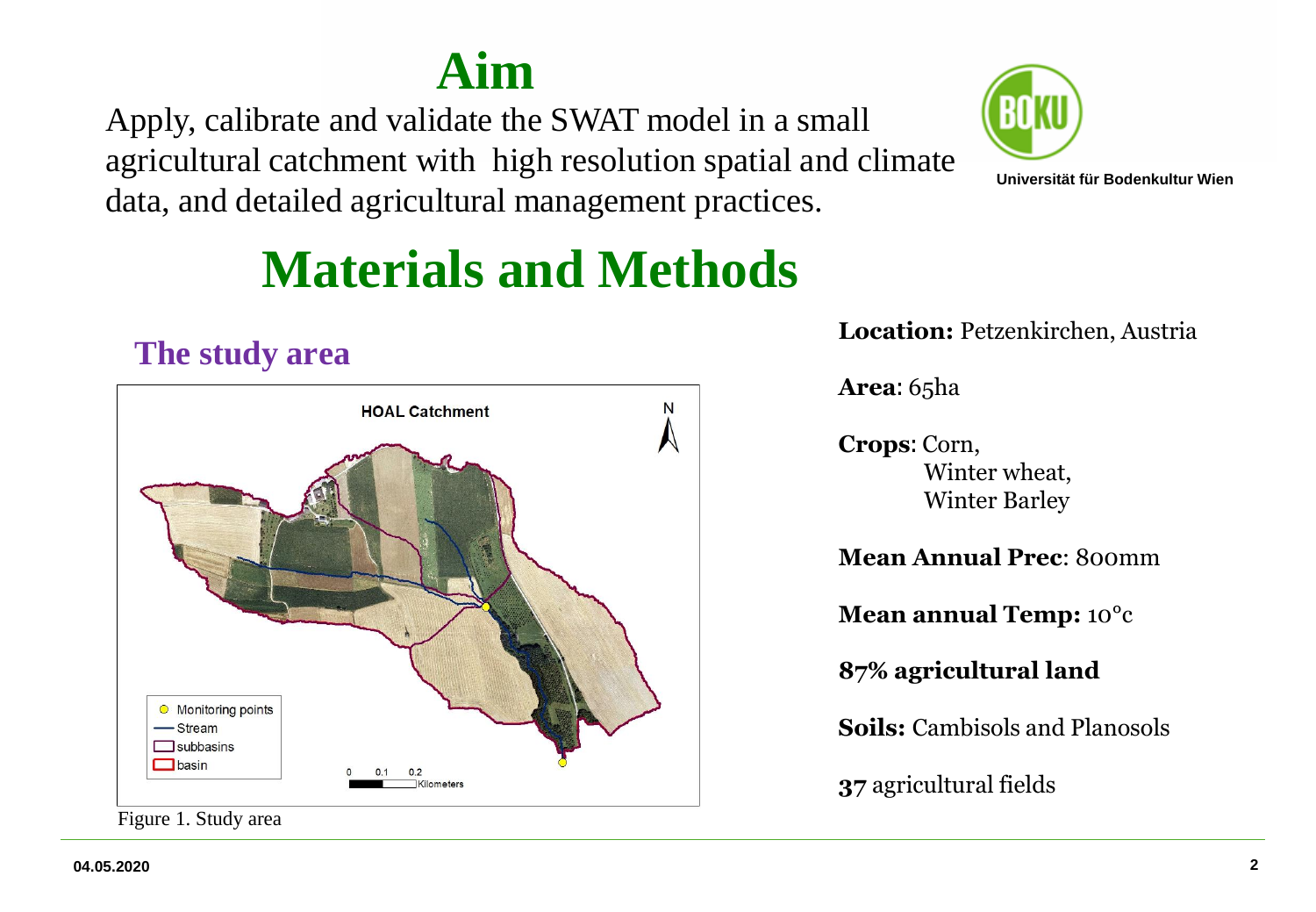

# **Materials and Methods**

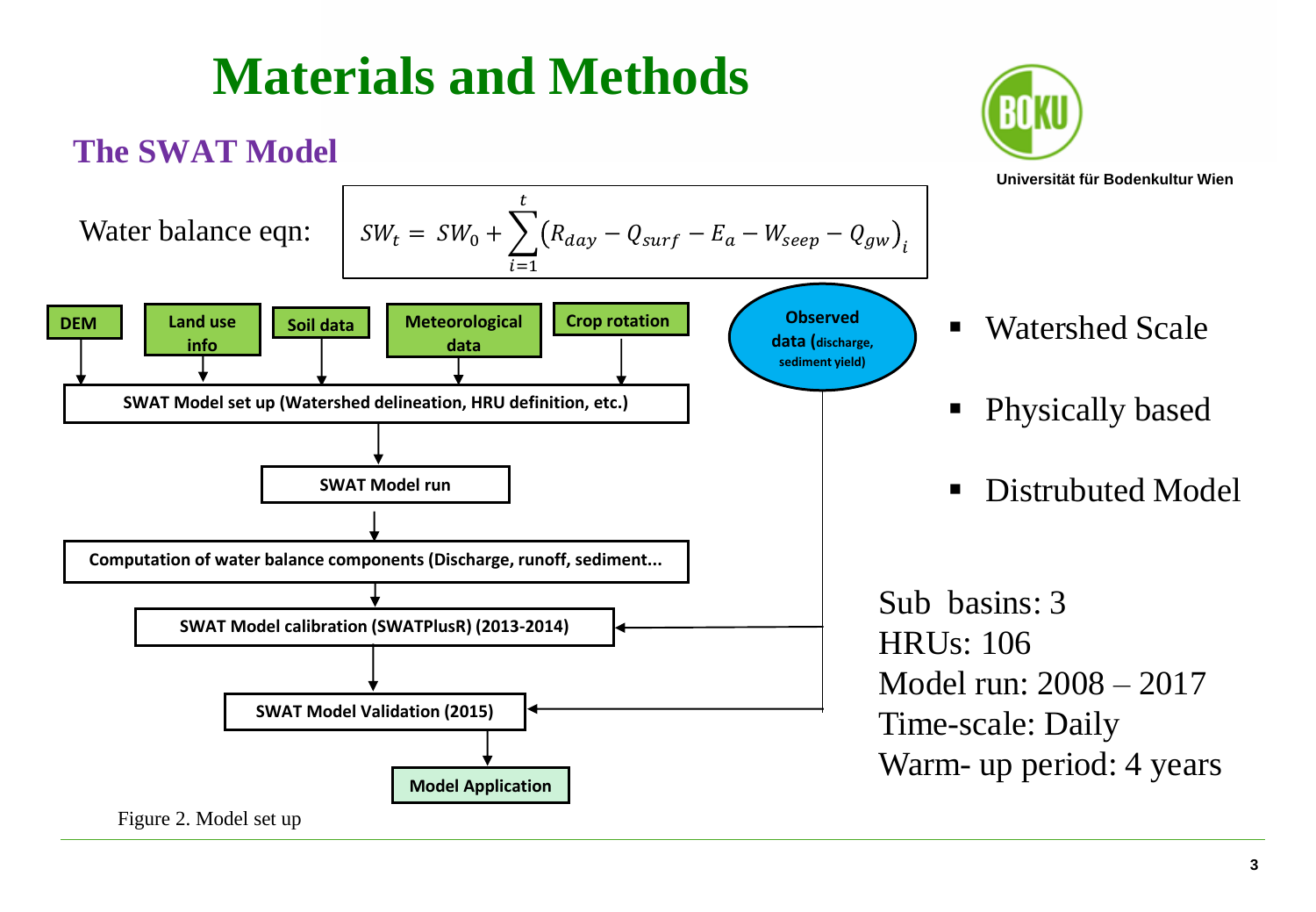## **Results**

## **Initial model output**



#### **Universität für Bodenkultur Wien**



Table 1. Intitial model output and observed annula flow

| <b>YEAR</b> | <b>Prec</b><br>(mm) | <b>Measured flow</b><br>(mm) | <b>Simulated flow</b><br>(mm) |
|-------------|---------------------|------------------------------|-------------------------------|
| 2012        | 839                 | 126                          | 373                           |
| 2013        | 1061                | 339                          | 638                           |
| 2014        | 843                 | 124                          | 333                           |
| 2015        | 697                 | 133                          | 235                           |
| 2016        | 913                 | 148                          | 382                           |

- Flow over-estimated
- **ET** underestimated
- Calibration based on base flow, ET and soil properties

## Figure 3. Initial model output **R<sup>2</sup>** and NSE used as model perfomance indicators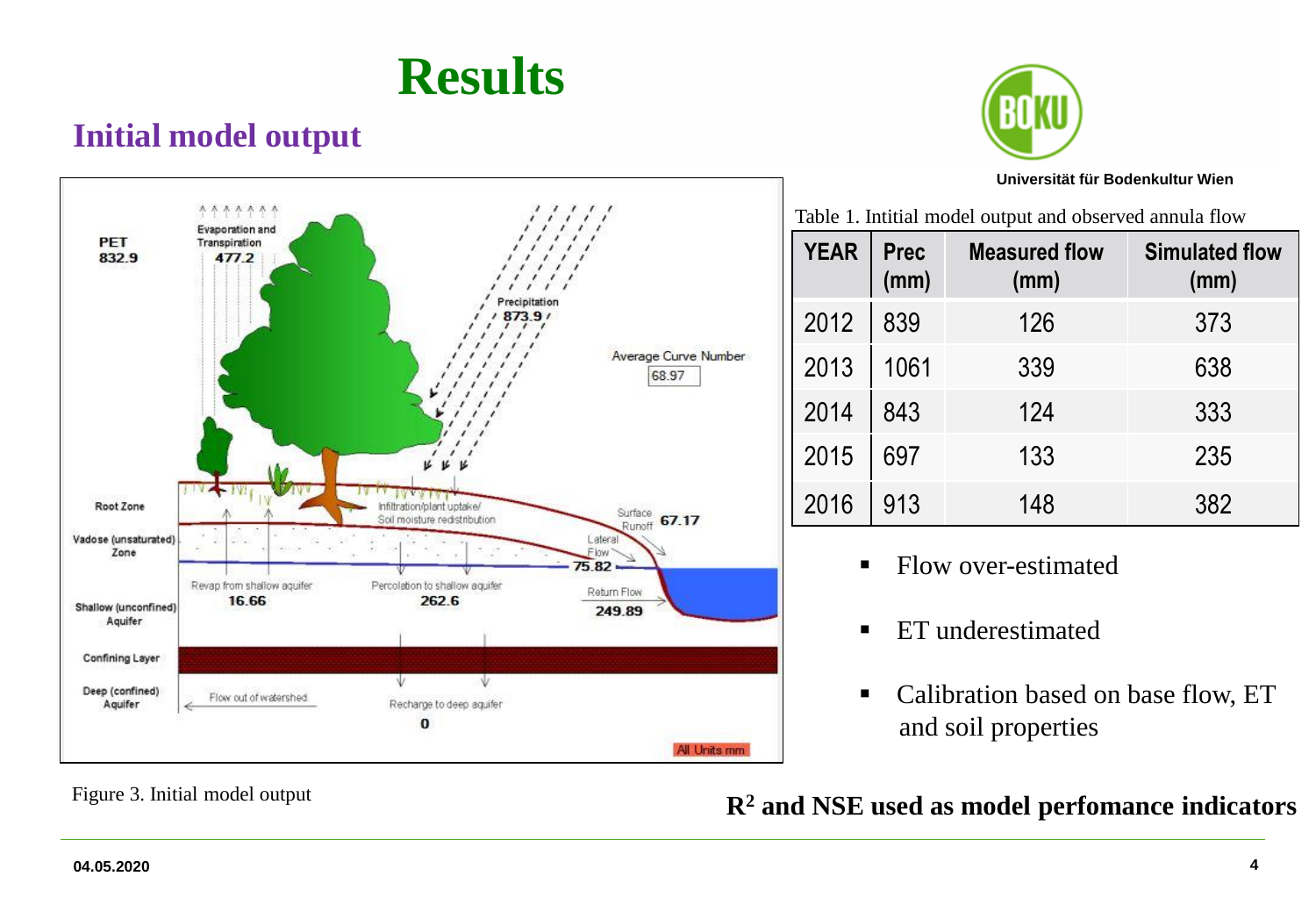

### **Model Calibration**



#### **Universität für Bodenkultur Wien**